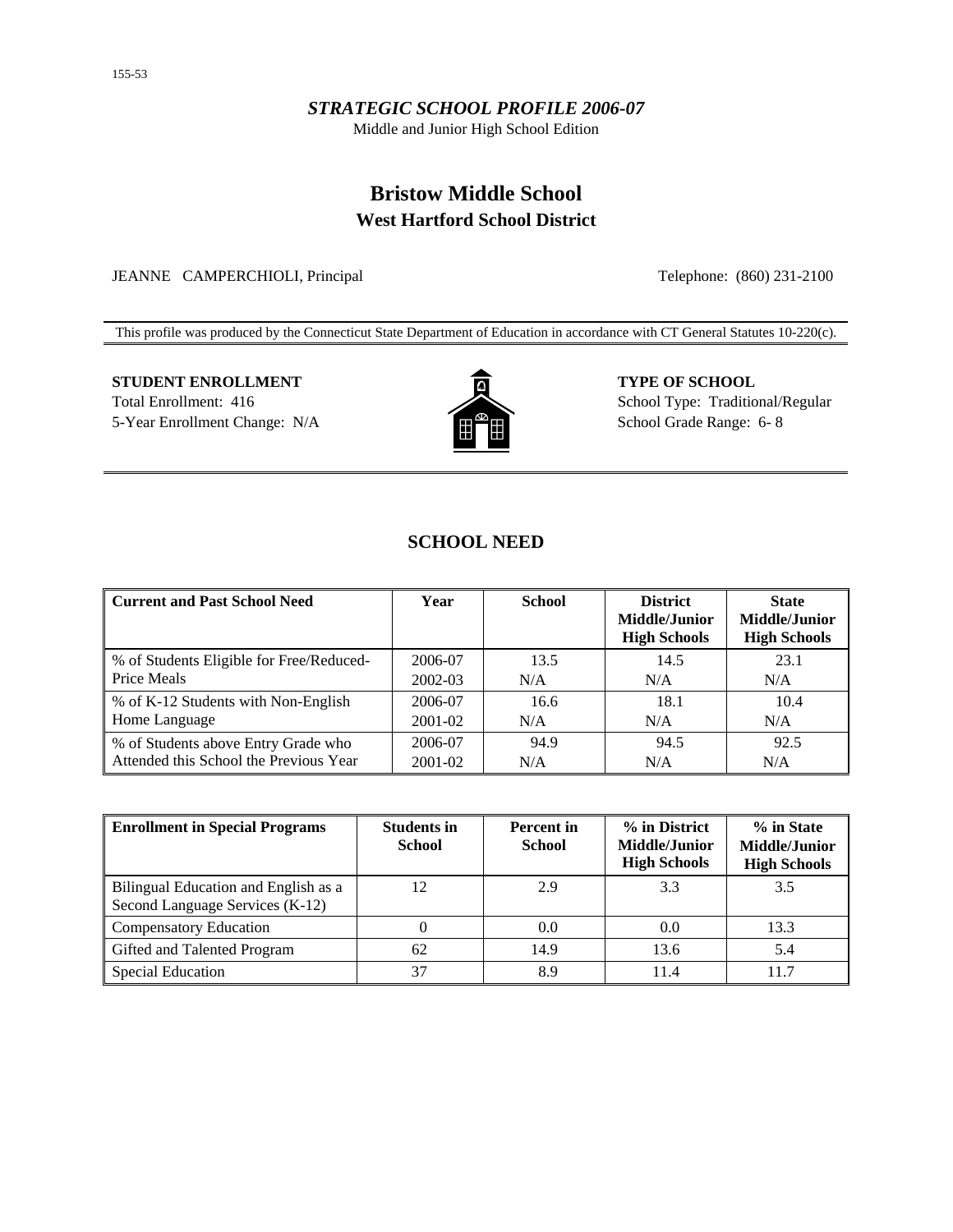155-53 Page 2

 $\blacksquare$ 

| <b>Race/Ethnicity</b> | <b>Number</b> | Percent | <b>STUDENT RACE/ETHNICIT</b>           |
|-----------------------|---------------|---------|----------------------------------------|
| American Indian       |               | 0.2     |                                        |
| Asian American        | 30            | 7.2     |                                        |
| <b>Black</b>          | 44            | 10.6    | <b>Total Minority 2006-07</b><br>32.9% |
| Hispanic              | 62            | 14.9    | <b>Total Minority 2001-02</b><br>N/A   |
| White                 | 279           | 67.1    |                                        |

## **Race/Ethnicity Number Percent STUDENT RACE/ETHNICITY**

| Total Minority 2006-07 | 32.9% |
|------------------------|-------|
| Total Minority 2001-02 | N/A   |

#### **EFFORTS TO REDUCE RACIAL, ETHNIC, AND ECONOMIC ISOLATION**

Below is the description submitted by this school of how it provides educational opportunities for its students to interact with students and teachers from diverse racial, ethnic, and economic backgrounds.

In its second year of operation, Bristow Middle School enhanced its initial efforts, started during the 2005-2006 school year, to continue to provide many opportunities for students in this area.

• Bristow Middle School is a school of choice, drawing its own diverse student body from across the West Hartford school district.

• Bristow had three students enrolled who were from Hartford and participating in the Project Choice program.

• Our after school intramural program, as well as clubs and activities, continued to draw a diverse group of students who interacted in a non-academic setting.

• Bristow had both a World Drumming and a World Dance group this year. These groups were designed to draw in our minority students and we were successful in doing so.

• We afforded all of the 7th and 8th grade students the opportunity to understand the culture of other countries through performances of our own World Drumming and World Dance groups.

• Our 6th grade choir visited the Gengras Center at St. Joseph College, where they also performed for the students at the center.

• All of our students were afforded the opportunity to understand the cultures of Central and South America through a performance by Dancers of the Americas.

• Through the district wide program of interscholastic track and field, we had 47 students, which represents 11% of our student population, participate in spring and fall competitions with other West Hartford middle schools.

## **SCHOOL RESOURCES Instructional Time\*** School District Middle/Jr State Middle/Jr State Middle/Jr Total Hours of Instruction Per Year 1,005 1,005 1,010 1,016

\*State law requires at least 900 hours for grades 1 through 12 and full-day kindergarten, and 450 hours for half-day kindergarten.

| <b>TECHNOLOGY</b>                                | % of Classrooms, Libraries, and<br><b>Laboratories Wired for:</b> |                 | <b>School</b> | <b>District</b><br>Middle/Jr | <b>State</b><br>Middle/Jr |
|--------------------------------------------------|-------------------------------------------------------------------|-----------------|---------------|------------------------------|---------------------------|
|                                                  |                                                                   | Video           | 100.0         | 100.0                        | 77.8                      |
|                                                  |                                                                   | Voice           | 100.0         | 100.0                        | 77.5                      |
|                                                  |                                                                   | Internet Access | 100.0         | 100.0                        | 99.3                      |
| ═                                                | Multi-Room Network (LAN)                                          |                 | 100.0         | 100.0                        | 80.9                      |
|                                                  |                                                                   |                 |               |                              |                           |
| <b>Computers</b>                                 |                                                                   | <b>School</b>   | Dist Mid/Jr   | <b>State Mid/Jr</b>          | This school               |
| $\cdots$ as a contract to the contract of $\sim$ |                                                                   | $\sim$ $\sim$   | - -           | $\sim$ $\sim$                | does not                  |

| <b>Computers</b>                                | <b>School</b> | Dist Mid/Jr | <b>State Mid/Jr</b> | Th         |
|-------------------------------------------------|---------------|-------------|---------------------|------------|
| # of Students Per Academic Computer             | 2.2           | 2.6         | 3.0                 | do         |
| % of Computers that are High or Moderate Power  | 100.0         | 98.2        | 92.0                | ha۱<br>fun |
| % of Computers with Internet Access, All Speeds | 100.0         | 100.0       | 98.1                | sat        |
| % of Computers with High Speed Internet Access  | 100.0         | 100.0       | 97.5                |            |
| % of Internet Computers with Filtering Software | 100.0         | 100.0       | 99.7                |            |

es not have a nctional ellite link.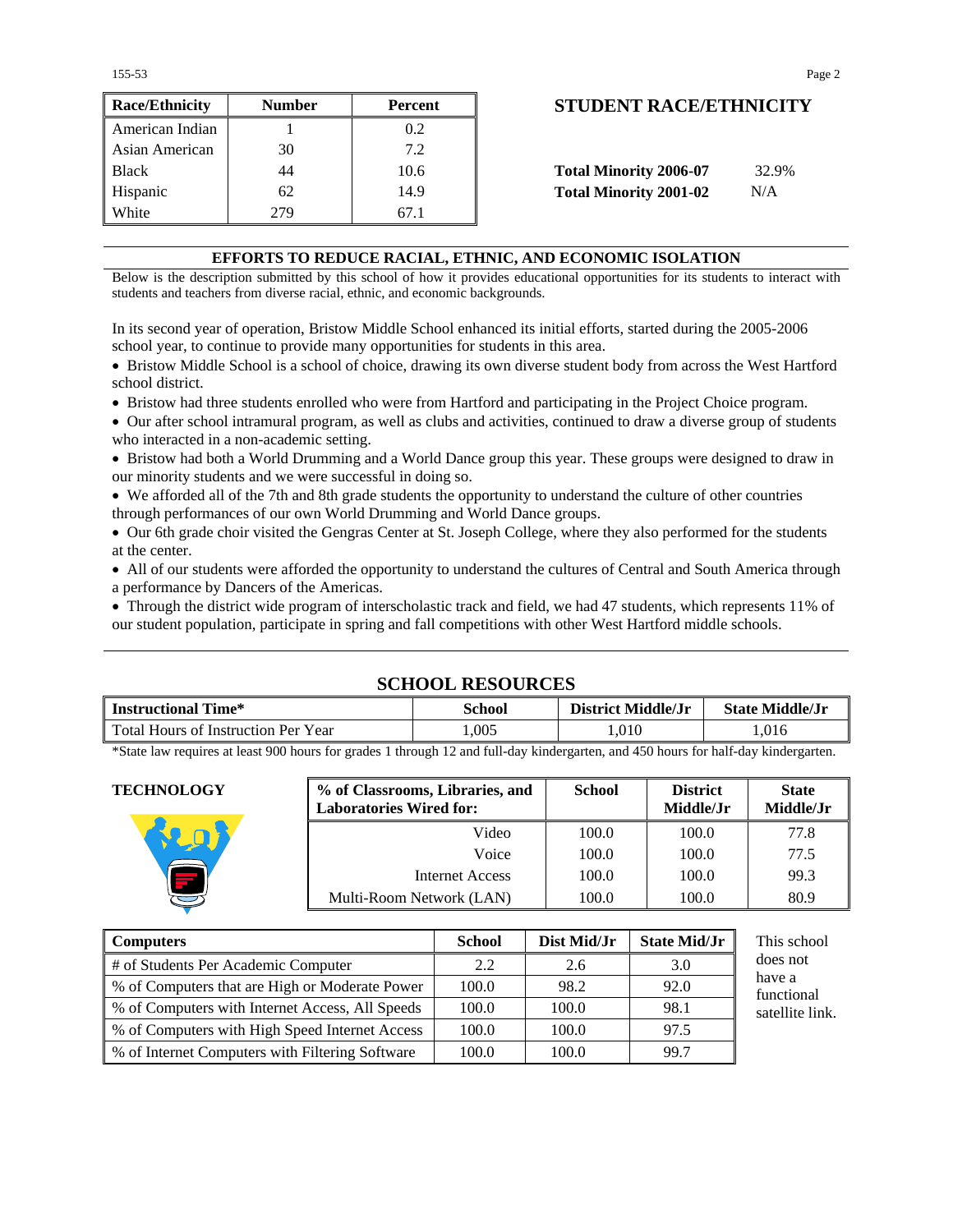#### **LIBRARY MATERIALS**

Free on-line access to periodicals, newspapers, and other resources is available to all Connecticut schools through the Connecticut Digital Library.

| <b>Print and Non-Print Materials</b>                    | <b>School</b> | Dist Mid/Jr | <b>State Mid/Jr</b> |
|---------------------------------------------------------|---------------|-------------|---------------------|
| # of Print Volumes Per Student*                         | 21.2          | 27.7        | 20.1                |
| % of Print Volumes Purchased in<br>the Last Three Years | 89.3          | 27.4        | 13.1                |
| # of Print Periodical Subscriptions                     | 24            | 34.7        | 27.8                |
| # of Non-Print Materials                                | 380           | 657.7       | 520.6               |

\*Because a certain number of volumes are needed for a library of adequate breadth and depth, a small school may need a higher number of volumes per student.

#### **STAFFING RESOURCES**

|       |                           |               |                 |              |                                  |     | --- |
|-------|---------------------------|---------------|-----------------|--------------|----------------------------------|-----|-----|
|       | <b>Average Class Size</b> | <b>School</b> | <b>District</b> | <b>State</b> | Library/Media Staff              | 1.0 | 0.0 |
| Gr. 5 | 2006-07                   | N/A           | N/A             | N/A          | Counselors, Social Workers,      | 2.1 | 0.0 |
|       | 2001-02                   | N/A           | N/A             | N/A          | and School Psychologists         |     |     |
| Gr. 7 | 2006-07                   | 22.5          | 19.3            | 20.8         | <b>Other Professionals</b>       | 1.4 | 0.0 |
|       | 2001-02                   | N/A           | N/A             | N/A          | # of Non-Certified Instructional | 3.8 | 3.0 |

| <b>G RESOURCES</b> |               |                 |                   |      | <b>School Staff Count</b><br><b>Full-Time Equivalent</b> | 2006-07 | 2005-06 |
|--------------------|---------------|-----------------|-------------------|------|----------------------------------------------------------|---------|---------|
|                    |               |                 |                   |      | # of Certified Staff                                     |         |         |
| Teachers           |               |                 |                   | 31.5 | 19.5                                                     |         |         |
| Administrators     |               |                 |                   | 2.0  | 2.0                                                      |         |         |
|                    |               |                 | Department Chairs | 1.3  | 1.2                                                      |         |         |
| lass Size          | <b>School</b> | <b>District</b> | <b>State</b>      |      | Library/Media Staff                                      | 1.0     | 0.0     |
| 2006-07            | N/A           | N/A             | N/A               |      | Counselors, Social Workers,                              | 2.1     | 0.0     |
| 2001-02            | N/A           | N/A             | N/A               |      | and School Psychologists                                 |         |         |
| 2006-07            | 22.5          | 19.3            | 20.8              |      | <b>Other Professionals</b>                               | 1.4     | 0.0     |
| 2001-02            | N/A           | N/A             | N/A               |      | # of Non-Certified Instructional                         | 3.8     | 3.0     |

| <b>Professional Staff Race/Ethnicity</b>                       | 2006-07       | 2005-06         | 2001-02      |
|----------------------------------------------------------------|---------------|-----------------|--------------|
| % Minority                                                     | 2.1           | 3.2             | N/A          |
| Professional Staff Experience and Training                     | <b>School</b> | <b>District</b> | <b>State</b> |
|                                                                |               | Middle/Jr       | Middle/Jr    |
| Average Years of Experience in Connecticut and Other Locations | 14.3          | 13.0            | 14.4         |
| % with Master's Degree or Above                                | 87.5          | 82.3            | 78.8         |

## **SCHOOL PROCESSES**

| <b>Selected Subject Areas, Grade 8</b> | <b>Estimated Hours of Instruction Per Year</b> | Computer/       |              |                                       |
|----------------------------------------|------------------------------------------------|-----------------|--------------|---------------------------------------|
|                                        | <b>School</b>                                  | <b>District</b> | <b>State</b> | <b>Technology</b><br><b>Supported</b> |
| Art                                    | 42                                             | 46              | 38           | No                                    |
| <b>Computer Education</b>              | $\mathbf{0}$                                   | $\Omega$        | 21           | N/A                                   |
| <b>English Language Arts</b>           | 123                                            | 138             | 169          | N <sub>0</sub>                        |
| Family and Consumer Science            | $\boldsymbol{0}$                               | $\Omega$        | 15           | N/A                                   |
| Health                                 | 62                                             | 53              | 24           | No                                    |
| <b>Mathematics</b>                     | 123                                            | 138             | 149          | N <sub>0</sub>                        |
| Music                                  | 95                                             | 95              | 56           | N <sub>0</sub>                        |
| Physical Education                     | 62                                             | 53              | 55           | No                                    |
| Reading                                | $\Omega$                                       | 20              | 98           | N/A                                   |
| Science                                | 123                                            | 138             | 144          | N <sub>0</sub>                        |
| <b>Social Studies</b>                  | 123                                            | 138             | 144          | N <sub>0</sub>                        |
| <b>Technology Education</b>            | 42                                             | 46              | 25           | N <sub>0</sub>                        |
| <b>World Languages</b>                 | 123                                            | 138             | 97           | N <sub>0</sub>                        |

E indicates elective, I indicates integrated courses.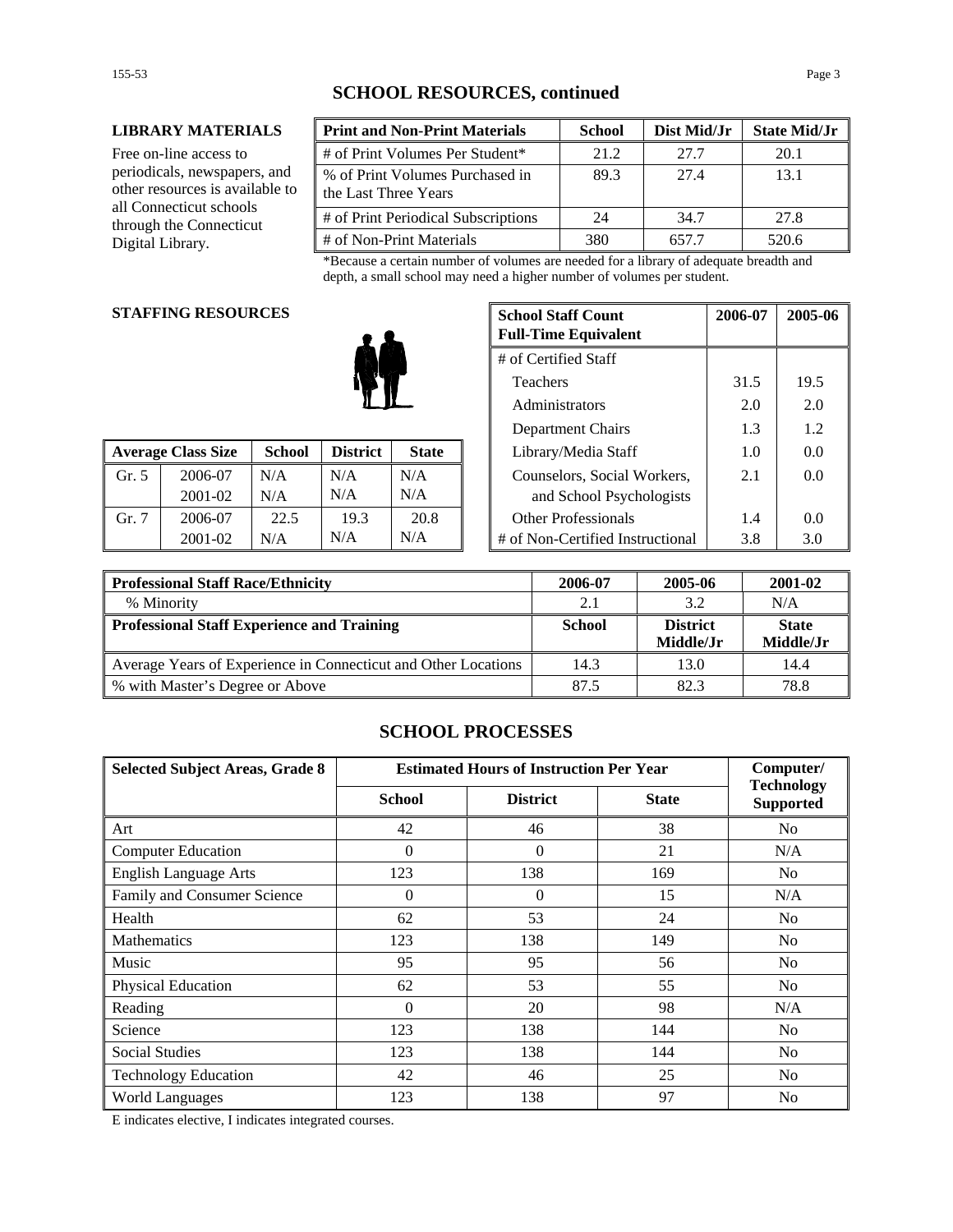#### **SCHOOL PROCESSES, continued**

| <b>Enrollment in Selected High School Level Courses</b> |         |               |                 |              |
|---------------------------------------------------------|---------|---------------|-----------------|--------------|
| % Gr. 8 Students Taking                                 |         | <b>School</b> | <b>District</b> | <b>State</b> |
| <b>High School</b>                                      | 2006-07 | 37.5          | 41.7            | 30.1         |
| Level Math                                              | 2001-02 | N/A           | N/A             | N/A          |
| World                                                   | 2006-07 | 73.5          | 82.2            | 46.8         |
| Languages                                               | 2001-02 | N/A           | N/A             | N/A          |



| <b>Types of Remedial Instructional Services</b><br><b>Provided to Students Lacking Basic Skills</b> | Available in<br><b>Mathematics</b> | Available in<br><b>Language Arts</b> |
|-----------------------------------------------------------------------------------------------------|------------------------------------|--------------------------------------|
| <b>Pull-Out Instruction</b>                                                                         | Yes                                | Yes                                  |
| In-Class Tutorial                                                                                   | N <sub>0</sub>                     | N <sub>0</sub>                       |
| After School Program                                                                                | N <sub>0</sub>                     | N <sub>0</sub>                       |
| Summer School (2006)                                                                                | Yes                                | Yes                                  |
| Other                                                                                               | No                                 | No                                   |

| <b>Student and Teacher Statistics</b>                                                    | <b>School</b> | District Mid/Jr | <b>State Mid/Jr</b> |
|------------------------------------------------------------------------------------------|---------------|-----------------|---------------------|
| % of Students Retained in Grade after 2005-06 School Yr                                  | 0.0           |                 | 0.6                 |
| Teacher Attendance, 2005-06: Average # of Days Absent<br>Due to Illness or Personal Time | 4.1           | 6.7             | 9.2                 |
| % Certified Staff Assigned to Same School the Previous Yr                                | 56.3          | 77.6            | 85.6                |

#### **HOME AND SCHOOL COMMUNICATION AND SUPPORT**

The following narrative was submitted by this school.

Bristow Middle School takes communication with and support for parents very seriously. Over the course of our first two years of operation we have created structures for home school communication.

- A monthly newsletter keeps parents well informed about events, activities and programs at the school.
- The PTO is an active part of the school, holding periodic information evenings for parents, as well as holding activity evenings which draw families.
- We have developed a school website that provides a great deal of information about the school and contains resources for parents; links to team pages which provide specific information about team activities, homework, and expectations; and links to district curriculum.
- Our guidance counselors hold a guidance night for all interested parents.
- Parent conferences are held twice during the school year, with added conferences as needed. In addition, all students receive progress reports at the half-way point between our four report cards, providing eight reports each year for all students.

• All teachers post homework assignments on their web pages, as well as recording homework assignments on a telephone homework hotline.

• All teachers hold a curriculum night for parents early in the school year in order to inform them of the course content, expectations for behavior, expectations for homework completion, and grading practices. At this time they share their e-mail addresses, web page information, homework hotline information, and phone contact information in order to facilitate ease of communication.

• Every student is given a planner at the beginning of the school year to record homework, as well as to provide another vehicle for home school communication.

• Our PTO and guidance counselors work cooperatively to provide and schedule parent tutors for students experiencing difficulty in school.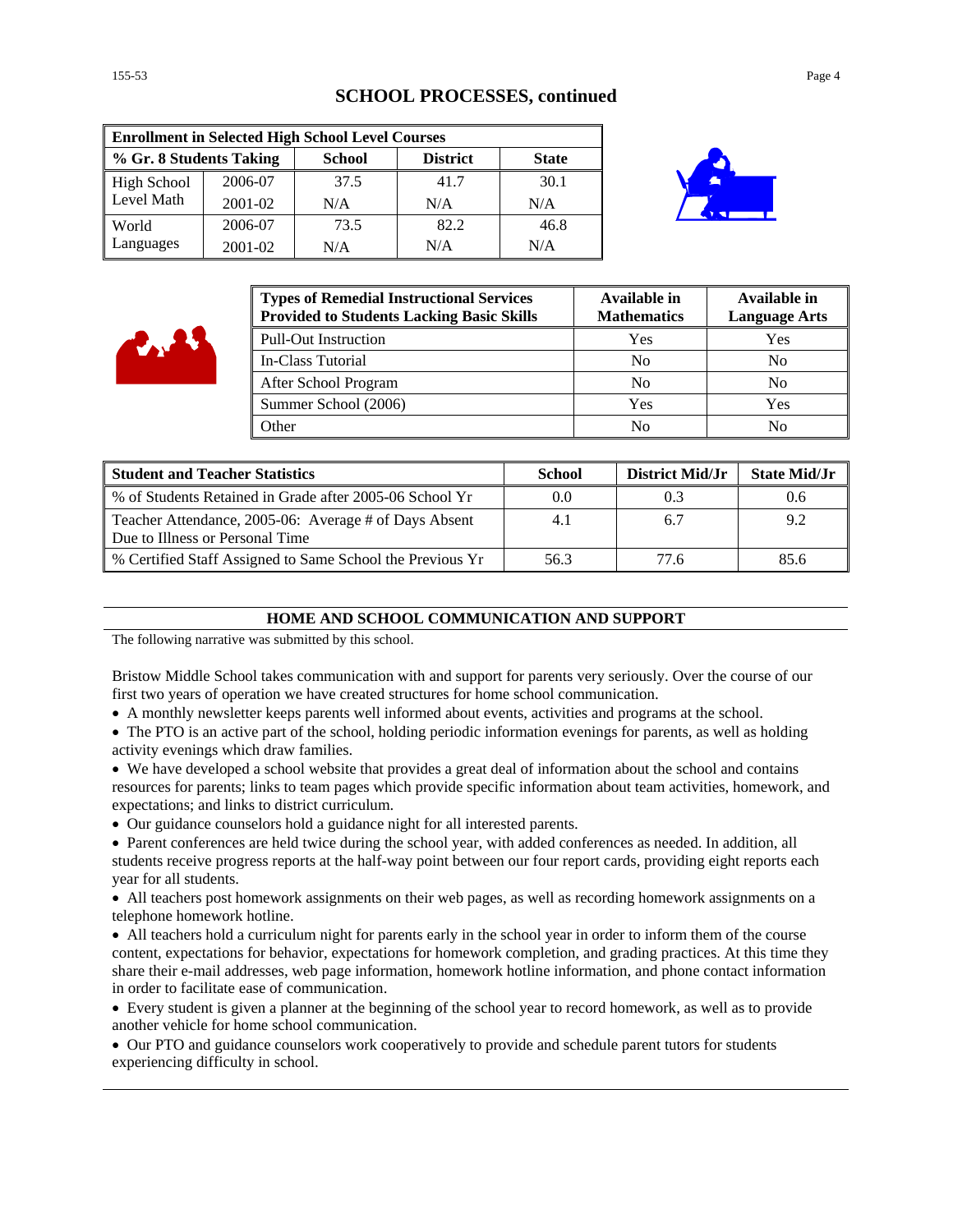### **STUDENT PERFORMANCE**

**Connecticut Mastery Test, Fourth Generation, % Meeting State Goal.** The Goal level is more demanding than the Proficient level, but not as high as the Advanced level, reported in the No Child Left Behind Report Cards.

| <b>Grade and CMT Subject</b> |                    | <b>School</b><br><b>District</b> |      | <b>State</b> | <b>Of All Schools in State</b> |           |
|------------------------------|--------------------|----------------------------------|------|--------------|--------------------------------|-----------|
| Area                         |                    |                                  |      |              | Lowest %                       | Highest % |
| Grade 4                      | Reading            | N/A                              | N/A  | N/A          | N/A                            | N/A       |
|                              | Writing            | N/A                              | N/A  | N/A          | N/A                            | N/A       |
|                              | <b>Mathematics</b> | N/A                              | N/A  | N/A          | N/A                            | N/A       |
| Grade 5                      | Reading            | N/A                              | N/A  | N/A          | N/A                            | N/A       |
|                              | Writing            | N/A                              | N/A  | N/A          | N/A                            | N/A       |
|                              | <b>Mathematics</b> | N/A                              | N/A  | N/A          | N/A                            | N/A       |
| Grade 6                      | Reading            | 83.7                             | 79.6 | 64.3         | 0.0                            | 100.0     |
|                              | Writing            | 81.6                             | 72.3 | 63.0         | 0.0                            | 97.5      |
|                              | <b>Mathematics</b> | 79.4                             | 76.3 | 63.9         | 0.0                            | 97.4      |
| Grade 7                      | Reading            | 84.6                             | 79.0 | 65.9         | 2.7                            | 97.8      |
|                              | Writing            | 77.9                             | 74.8 | 60.4         | 0.0                            | 95.0      |
|                              | <b>Mathematics</b> | 71.3                             | 70.0 | 60.3         | 0.0                            | 97.0      |
| Grade 8                      | Reading            | 76.5                             | 78.7 | 66.6         | 2.4                            | 96.2      |
|                              | Writing            | 63.7                             | 73.7 | 64.0         | 0.0                            | 96.4      |
|                              | <b>Mathematics</b> | 67.4                             | 75.6 | 60.8         | 0.0                            | 98.1      |



These results reflect the performance of students with scoreable tests who were enrolled in the district at the time of testing, regardless of the length of time they were enrolled in the district. Results for fewer than 20 students are not presented.

For more detailed CMT results, go to **www.ctreports**.

To see the NCLB Report Card for this school, go to **[www.sde.ct.gov](http://www.sde.ct.gov/)** and click on "No Child Left Behind."

| Student Attendance   | School | District<br>Middle/Jr<br>High | <b>State</b><br>Middle/Jr<br>High |  |
|----------------------|--------|-------------------------------|-----------------------------------|--|
| % on October 1, 2006 | 98.1   | 97.0                          | 96.1                              |  |

| <b>Physical Fitness</b> |         | <b>School</b> | <b>District</b> | <b>State</b> | <b>Of All Schools in State</b> |              |
|-------------------------|---------|---------------|-----------------|--------------|--------------------------------|--------------|
| % Passing All 4 Tests   |         |               |                 |              | Lowest $\%$                    | Highest $\%$ |
|                         | Grade 4 | N/A           | N/A             | N/A          | 0.0                            | 86.6         |
| ๛                       | Grade 6 | 36.3          | 30.6            | 35.5         | 0.0                            | 93.8         |
|                         | Grade 8 | 18.8          | 41.2            | 36.7         | 0.0                            | 92.0         |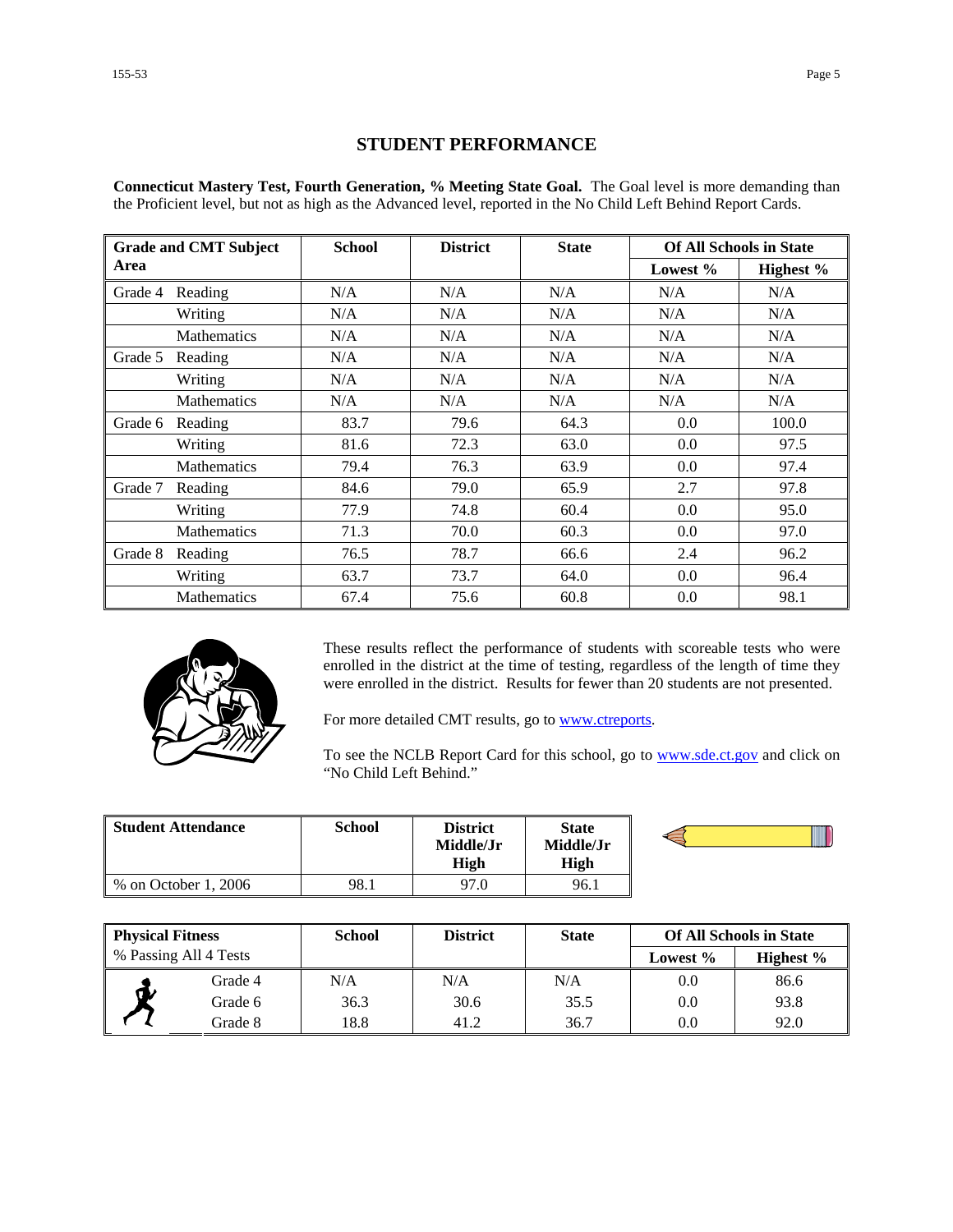The following narrative was submitted by this school.

During the past two years, Bristow has focused on creating and improving programs that provide added support to students in the areas of literacy and numeracy. Our school's Action Plan is focused on these areas. We have provided staff development in these areas and the district's department supervisors have assisted teachers in their departments in the infusion of literacy into their disciplines. Teachers' formal goals and objectives also focused on these key areas.

We have created a building schedule that allows for added instructional time for students who are struggling in these areas. This instruction is scheduled from two to five days each week, and is provided by the students' classroom teachers. The focus in these academic support classes is on literacy and numeracy, with instruction specifically in identified weak areas, and integration with the students' regular math and language arts classes.

A tutoring program utilizing parents and community members as tutors has been created. The tutors work individually with students who have been identified through our guidance department. We have created programs through our guidance department to address student need in the areas of organization and homework completion. Finally, we have an active Student Assistance Team to which teachers refer students who are in greater need of assistance in academic, social, or emotional areas.

An analysis of the recent CMT scores of cohort groups of students who have attended Bristow over the past two years shows improvement in the areas of reading and writing for students moving from grade 6 to 7 and in reading and math for students moving from grade 7 to 8. Our focus in the upcoming school year will remain on these areas, with an added emphasis on the area of math for students currently enrolled in grade 8.

#### **SUPPLEMENTAL SCHOOL INFORMATION**

The space below was optionally used by this school to describe aspects of the school not presented elsewhere in the profile.

In our second year of operation, we continued to expand our initial efforts to create a school that meets the needs of the whole child:

- Our band program expanded to another performance group with the creation of the Bristow Marching Band.
- Our theater program continued with the performance of High School Musical.
- Also continuing were our Mock Trial Team and our Student Council.
- Our performance groups were enhanced by the addition of a World Music Group and a World Dance Group.

• The addition of the 8th grade completed the creation of our new middle school. Four of the six teachers of grade 7 in the first year of operation moved to grade 8 with the students to provide continuity for them. This resulted in a quick and seamless transition to 8th grade for these students, as most of the teachers knew them as individuals and as learners. The teachers were able to build on the relationships and academic achievements of the prior year to move the students along at a rapid pace.

• Our daily Advisory Program continued as did our use of Discipline with Love and Logic as the basis of our student management program.

To view Strategic School Profiles on the internet, go to [www.sde.ct.gov](http://www.sde.ct.gov/) and click on Connecticut Education Data and Research. Additional education data are also available at this site.